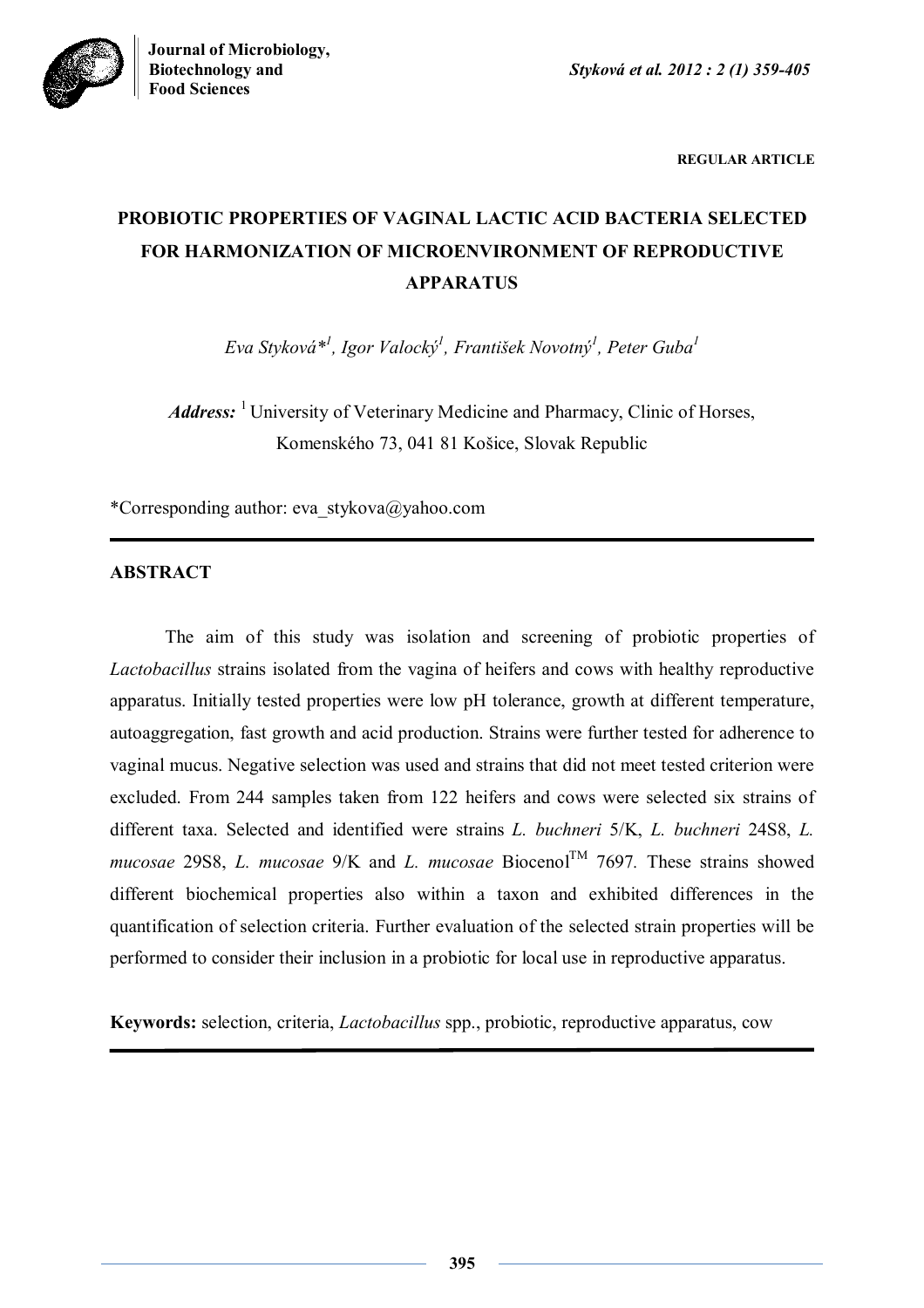# **INTRODUCTION**

Uterine infections are one of the main causes of infertility in postpartum cows **(Rajala-Schultz and Gröhn, 1999)**. They reduce the reproductive efficiency of cows, increase herd health costs, reduce feed consumption and cause a reduction in milk production. Some treatments contaminate the milk **(Otero** *et al***., 2006)**. The use of probiotic products in the urogenital tract could prevent the undesirable consequences of antibiotics routinely used in the treatment of infections **(Reid and Bruce, 2001)**. *Lactobacilli* maintain health of the urogenital system by preventing the overgrowth of pathogenic bacteria **(Lepagneur and Rousseau, 2002)**. Inoculated *lactobacilli* act as a "bridge" during the spontaneous tuning of vaginal ecosystem to physiological state **(Maldonado Galdeano** *et al***., 2007)**. **Kummer** *et al***. (1997)** reported the response to topical administration of selected strains of *lactobacilli.* This response is achieved by cells responsible for resistance in the bovine endometrium, such as lymphocytes and mononuclear cells, facts that would support the immunostimulatory effect of *lactobacilli. Lactobacillus* spp. and other microorganisms of the indigenous microflora can contribute to the therapeutic treatment of genital tract infections, specifically of those which occur with high frequency during the cow postpartum period, mainly in dairy cows **(Otero** *et al***., 1999)**.

The objective of our study was the isolation of bovine vaginal lactic acid bacteria from healthy vaginal ecosystem and the screening of their beneficial properties to select those that could be used as probiotics in prevention and treatment of diseases of reproductive apparatus.

#### **MATERIAL AND METHODS**

## **Bacterial strains**

Strains used in the experiment were isolated from the vagina of healthy heifers and cows in four localities in Slovakia. The vulvar area was washed with povidone-iodine and water and a disposable speculum was inserted into the vagina to swab the posterior area. Vaginal swabs were placed into the Amies agar gel with charcoal (DispoLab, Copan Italia, Brescia, Italy). Samples were diluted with physiological solution (Imuna Pharm a.s., Šarišské Michaľany, Slovak Republic). Strains were grown in de Man, Rogosa and Sharpe agar (MRS; Carl Roth GmbH+Co. KG, Karlsruhe, Germany) for 48 h at 37ºC under anaerobic conditions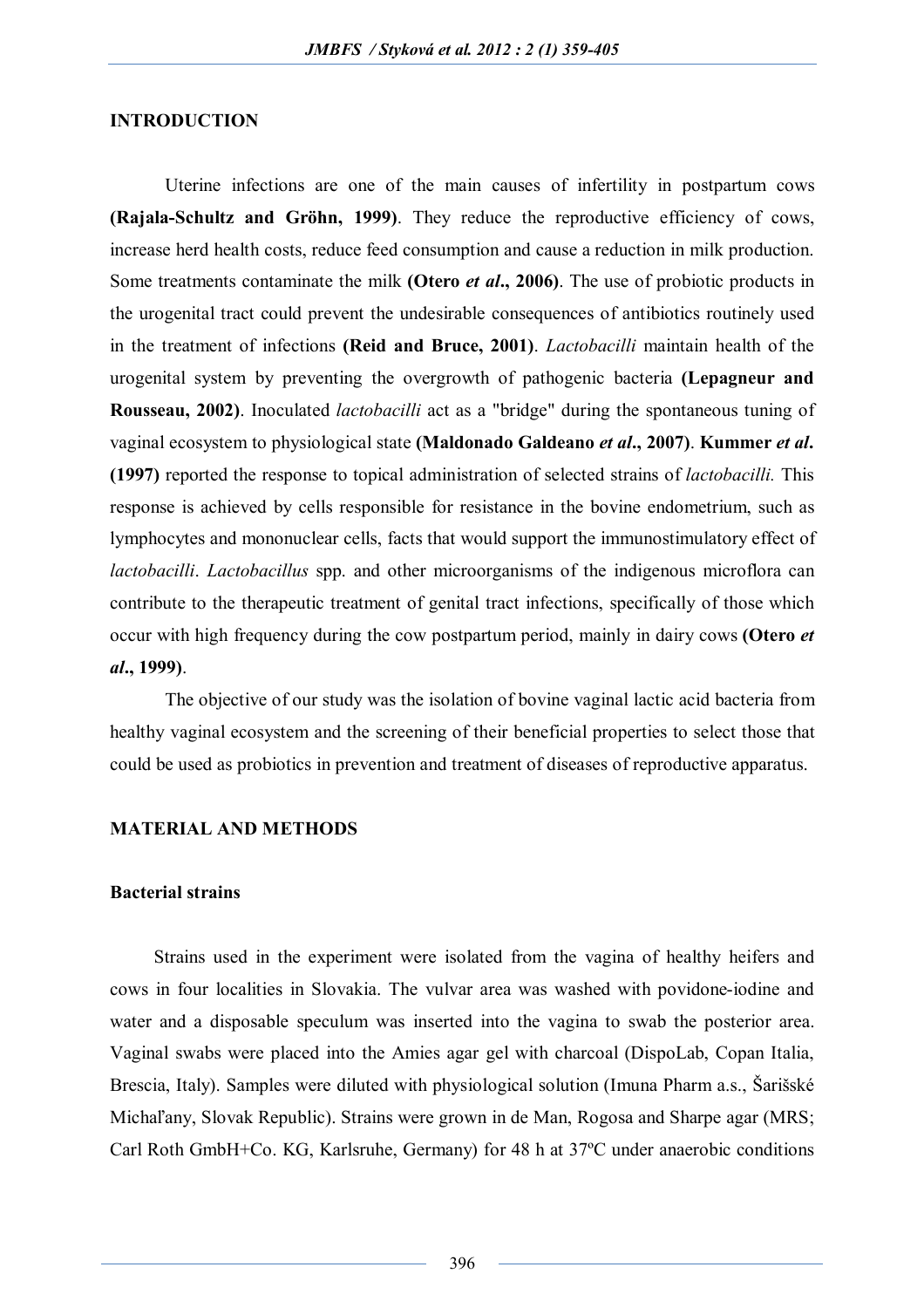(Gas Pak Plus, BBL Microbiology systems, Cockeysville, USA). All isolates were initially tested for colony morphology, induction of hemolysis, Gram reaction and catalase activity.

#### **Low pH tolerance**

Growth was observed in MRS broth (Carl Roth GmbH+Co. KG) adjusted to different pH (3-5).

#### **Growth at different temperature**

Growth was observed in MRS agar (Carl Roth GmbH+Co. KG) after incubation under anaerobic conditions (BBL Microbiology systems) at  $15^{\circ}$ C and  $45^{\circ}$ C for 48 h.

#### **Aggregation test**

The method was performed according to **Renier** *et al***. (1992)**. Aggregation of cells and formation of the clear supernatant observed within two hours was evaluated as positive reaction.

#### **Determination of growth curves**

Single colonies that were grown on MRS agar plates (Carl Roth GmbH  $+$  Co. KG) were picked into MRS broth (Carl Roth GmbH + Co. KG) and were incubated for 20 h at 37ºC under aerobic conditions. Growth rate was determined by turbidimetric method in  $Synergi<sup>TM</sup>$  4 Multi-Mode Microplate Reader (BioTek Instruments Inc., Vermont, USA). 96well microtiter plates (Greiner ELISA 8 Well Strips, 350 µl, Flat Bottom, Medium Binding; Cruinn Diagnostics Ltd., Dublin, Ireland) were used. Shaking and incubation at 37°C were done automatically. Measurements were made during two 23-hour cycles every 15 minutes.

# **Acid production**

The amount of acids produced by *lactobacilli* was indirectly determined by measuring the pH of the culture supernate with pH meter (pH 340i, WTW, Weilheim, Germany). Measurements were made every two hours during three 16-hour cycles.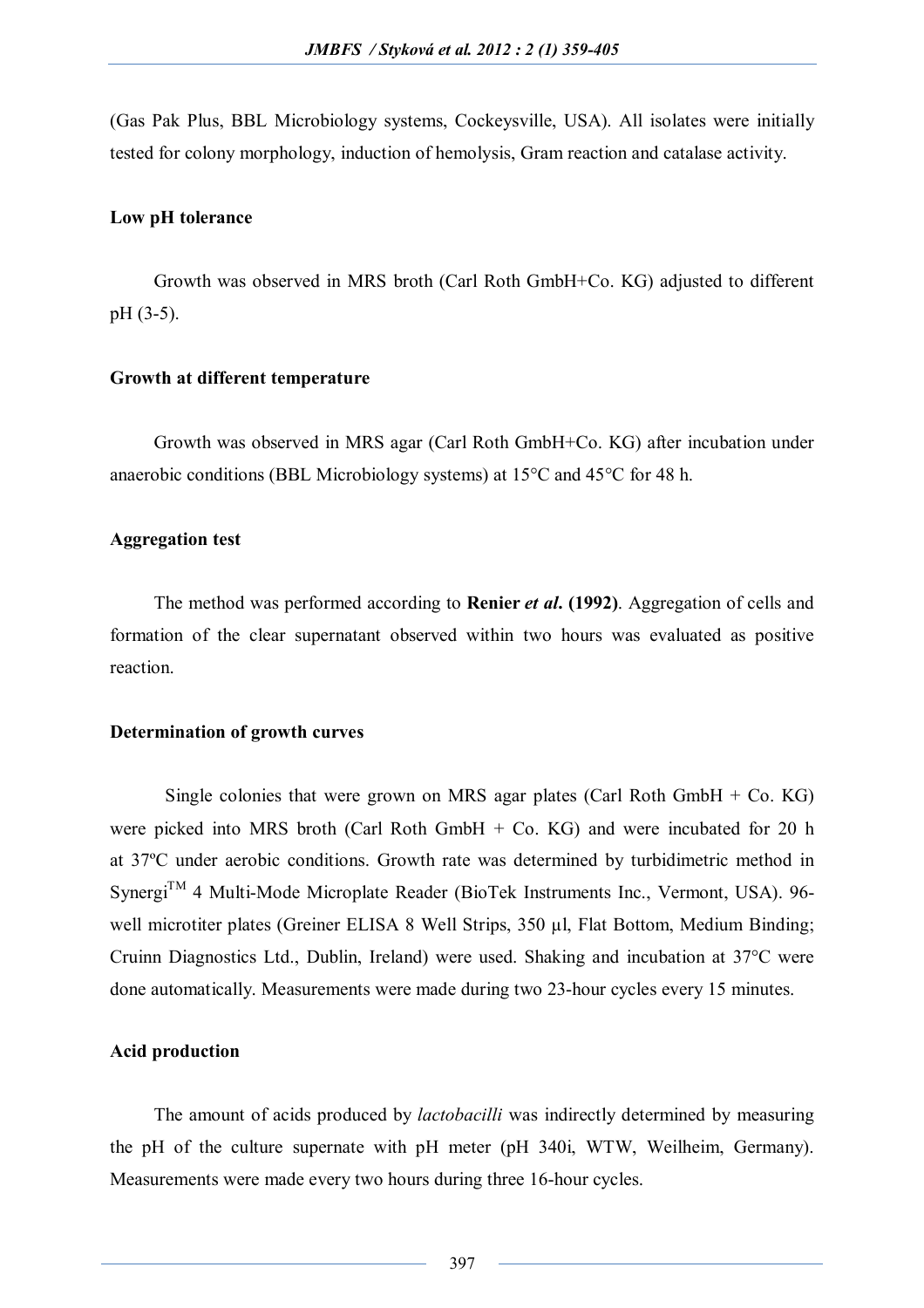#### **Sampling and preparation of mucus for adherence testing**

Mucus was collected from the vagina of slaughtered heifers and cows with healthy reproductive apparatus by gently scraping the mucosa with a rubber spatula. Before use, mucus was diluted with 0.15 M phosphate-buffered saline (PBS; pH 7.2) in a 1:1 ratio, filtered through a glass filter (Papírna Perštejn spol. s r.o. Keseg & Rathouský, Pernštejn, Czech Republic) using vacuum and then through the membrane filter (Millipore, 0.22 micron, 47 mm, Fisher Scientific Ltd., Dublin, Ireland). A vacuum filtration kit was used for large volumes of mucus and syringe filters and manifold connected to a vacuum were used for small volumes.

#### **Microtiter plate binding assays for testing of adherence**

The method was performed according to **Štyriak and Ljungh (2003)** with some modifications. Microtiter 96-well plates (Greiner ELISA 8 Well Strips, 350 µl, Flat Bottom, Medium Binding; Cruinn Diagnostics Ltd., Dublin, Ireland) were used. The absorbance values (A580 nm) were determined in a Synergy™ 4 Multi-Mode Microplate Reader (BioTek Instruments, USA). Deionized water was used as a blank. Three kinds of control wells were used: MRS broth (Carl Roth GmbH + Co. KG) without added strains, wells treated only with Bradford reagent (Sigma-Aldrich Chemie GmbH, Steinheim, Germany) and citrate buffer replaced with Bradford reagent. Control (broth without added strains) was subtracted from the  $A_{580 \text{ nm}}$  values measured for each strain. Bacterias were classified as strongly adherent  $(A_{580 \text{ nm}})$  $\geq$  0.25), weakly adherent (A<sub>580 nm</sub> 0.15-0.24) or nonadherent (A<sub>580 nm</sub> < 0.15).

#### **Identification of selected bacteria**

Selected bacteria were initially identified by API 50CH system (BioMérieux, Marcyl´Etoile, France). Final testing of selected vaginal *Lactobacillus* strains by rep-PCR method was performed in Czech Collection of Microorganisms of Masaryk University (CCM MUNI, Brno, Czech Republic).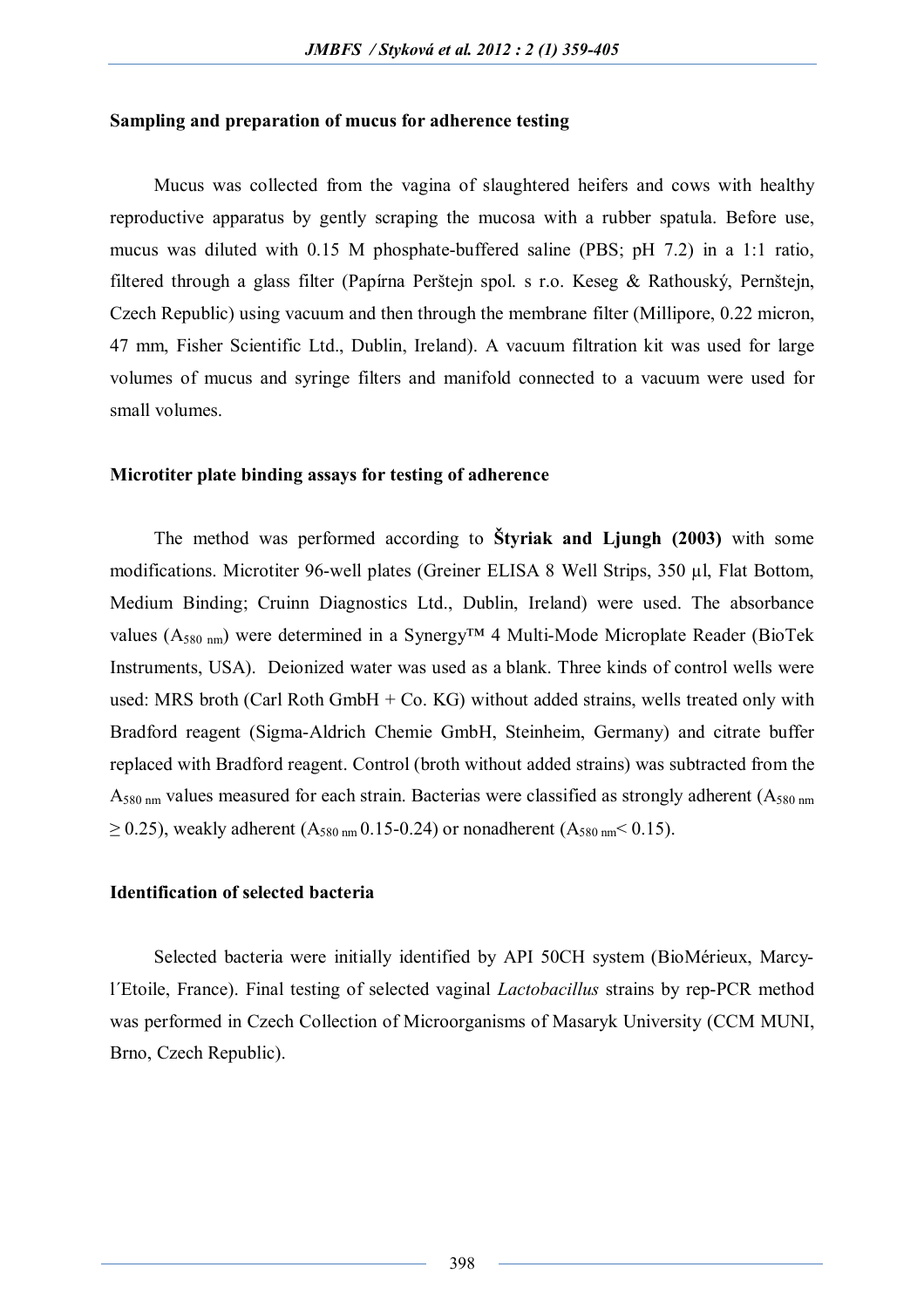#### **RESULTS AND DISCUSSION**

# **Bacterial strains**

Non-hemolytic, gram-positive, catalase-negative strains that grew under anaerobic conditions were selected.

#### **Low pH tolerance**

Most of the strains isolated were found to grow well at pH between 4-5. An earlier study also reported that vaginal *lactobacilli* grew well at pH around 4.5 **(Aroutcheva** *et al***., 2001)**. At pH 3.2, lactic acid bacteria from many commercial products exhibited fair growth rates **(Lin** *et al***., 2006)**. Strains that grew at pH 3.6 were selected.

#### **Aggregation test**

In order to manifest beneficial effects, probiotic bacteria need to achieve an adequate mass through aggregation. In most cases, aggregation ability is related to cell adherence properties **(Del Re** *et al***., 2000)**. Bacterial aggregation between cells of the same strain (autoaggregation) or between genetically different strains (co-aggregation) is of considerable importance in several ecological niches **(Jankovic** *et al***., 2003)**. Strains that showed autoaggregating abilities were selected.

# **Growth rate**

During the design process of probiotic products, two of the main characteristics studied are the growth conditions and the technological performance of the selected microorganisms **(Mäyra-Mäkinen and Bigret, 1998)**. The fastest growth of microorganisms was observed between  $8<sup>th</sup>$ -12<sup>th</sup> h of incubation. Decrease in growth occurred after 16 hours of cultivation and was caused by decrease in pH and consumption of substrate (Figure 1). After twelve hours, some curves started to have sawtooth shape, which is probably caused by aggregation of bacteria into larger clusters. This implies greater optical inhomogeneity of the sample.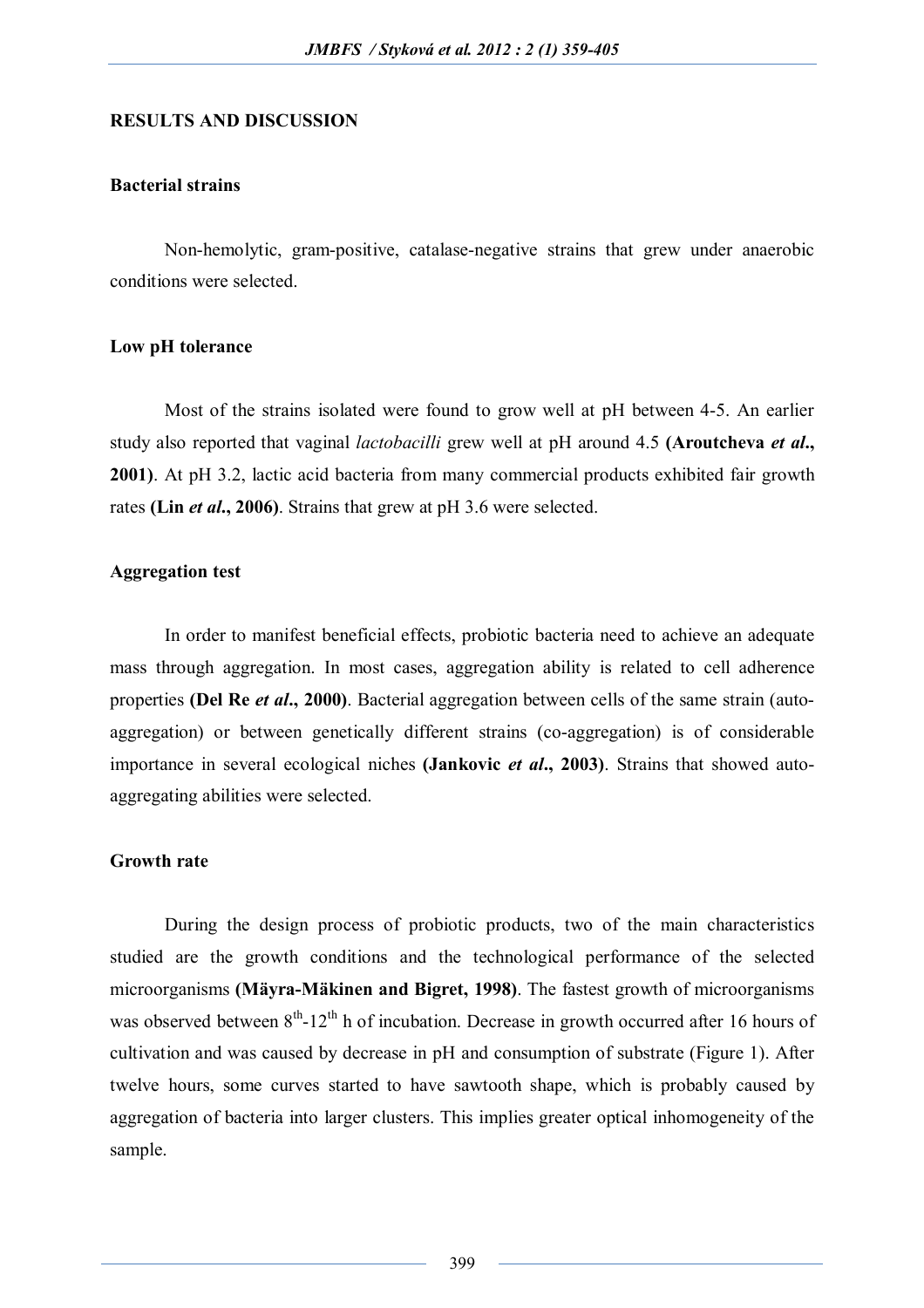

**Figure 1** The average absorbance values of growth curves of indigenous vaginal microorganisms isolated from reproductive apparatus of healthy heifers and cows measured in  $Svnergi<sup>TM</sup>$  4 Multi-Mode Microplate Reader.

#### **Acid production**

Relation between the increase in turbidity and decrease in pH was confirmed. pH measurement is not a reliable indicator of growth or growth inhibition of bacteria. pH can only give a partial idea of the organic acids´ concentration in the medium, because a large amount of organic acids is undissociated. Bacterial cell wall is non-permeable for dissociated acid fractions, while non-dissociated fractions passively diffuse through the cell membrane where they are ionized, depending on the intracellular pH. This leads to cytoplasmic acidification and production of inhibitors **(Nemcová, 1997)**. Decrease in pH was slower after six hours of the growth of microorganisms due to limitations in multiplication of microorganisms (Figure 2). Lactic acids and other fatty acids produced by *lactobacilli* may contribute to the maintenance of a low vaginal pH and a high redox potential, which can inhibit the growth of other bacterial species **(Holmes** *et al***., 1985)**.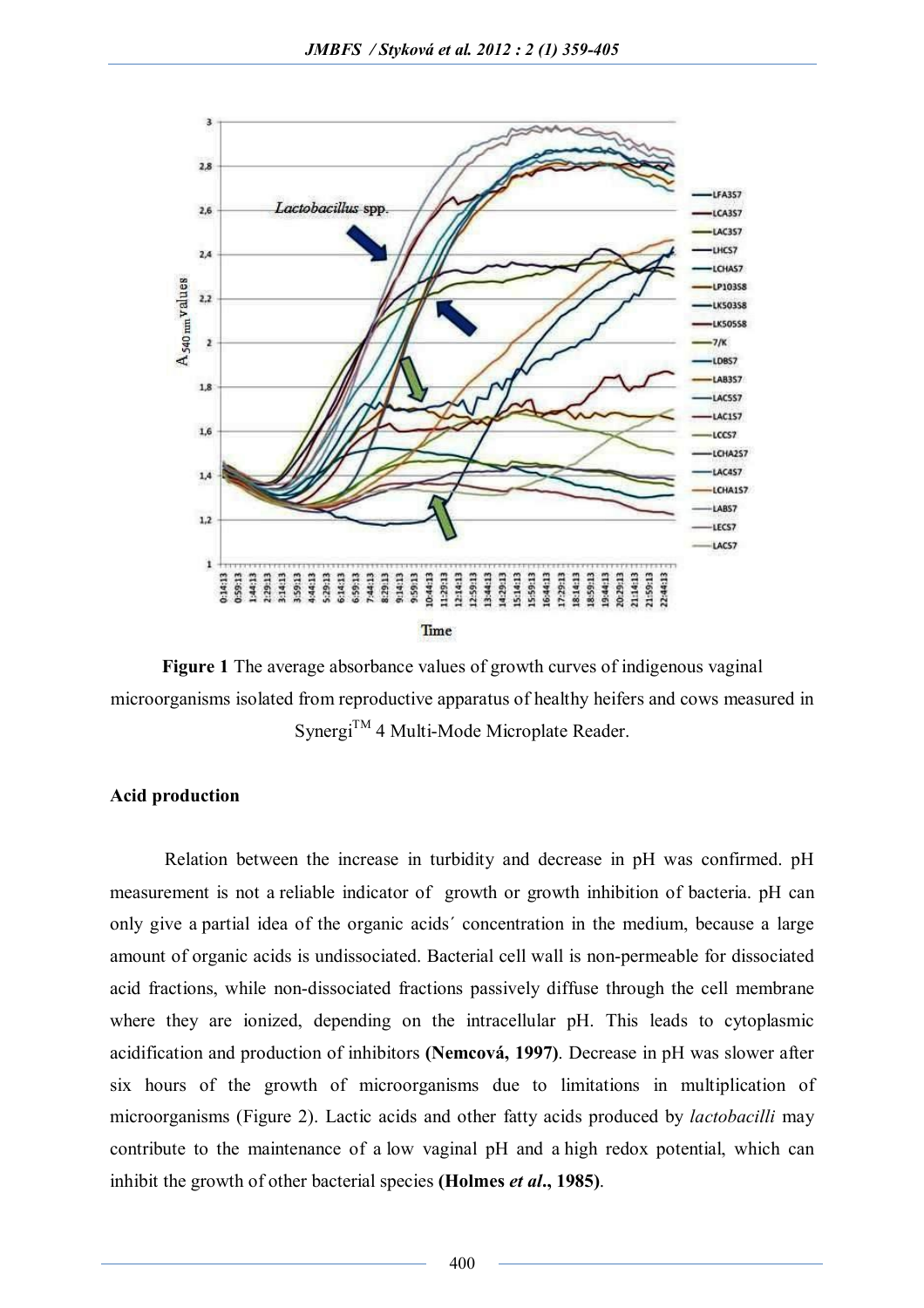

**Figure 2** The average pH values measured during the growth of indigenous vaginal microorganisms isolated from healthy reproductive apparatus of heifers and cows.

# **Adherence to vaginal mucus**

Adherence of *lactobacilli* to vaginal mucus is an important selective criterion. With the extrapolation of the criteria for intestinal probiotics it is supposed that indigenous strains of microorganisms that adhere to mucus will have significant effect on the stabilization and health of vaginal microbiocenosis **(Nemcová** *et al***., 2010)**. Strains *L. mucosae* Biocenol™ 7697 (A580 nm= 0.42), *L. mucosae* 9/K (A580 nm=0.37), *L. buchneri* 5/K (A580 nm=0.35) and *L. mucosae* 29 S8 (A<sub>580 nm</sub> = 0.26) were strongly adherent to vaginal mucus. Strain *L. buchneri* 24 S8 did not adhere to vaginal mucus  $(A_{580 \text{ nm}}=0.09)$ . Results are shown in the figure 3.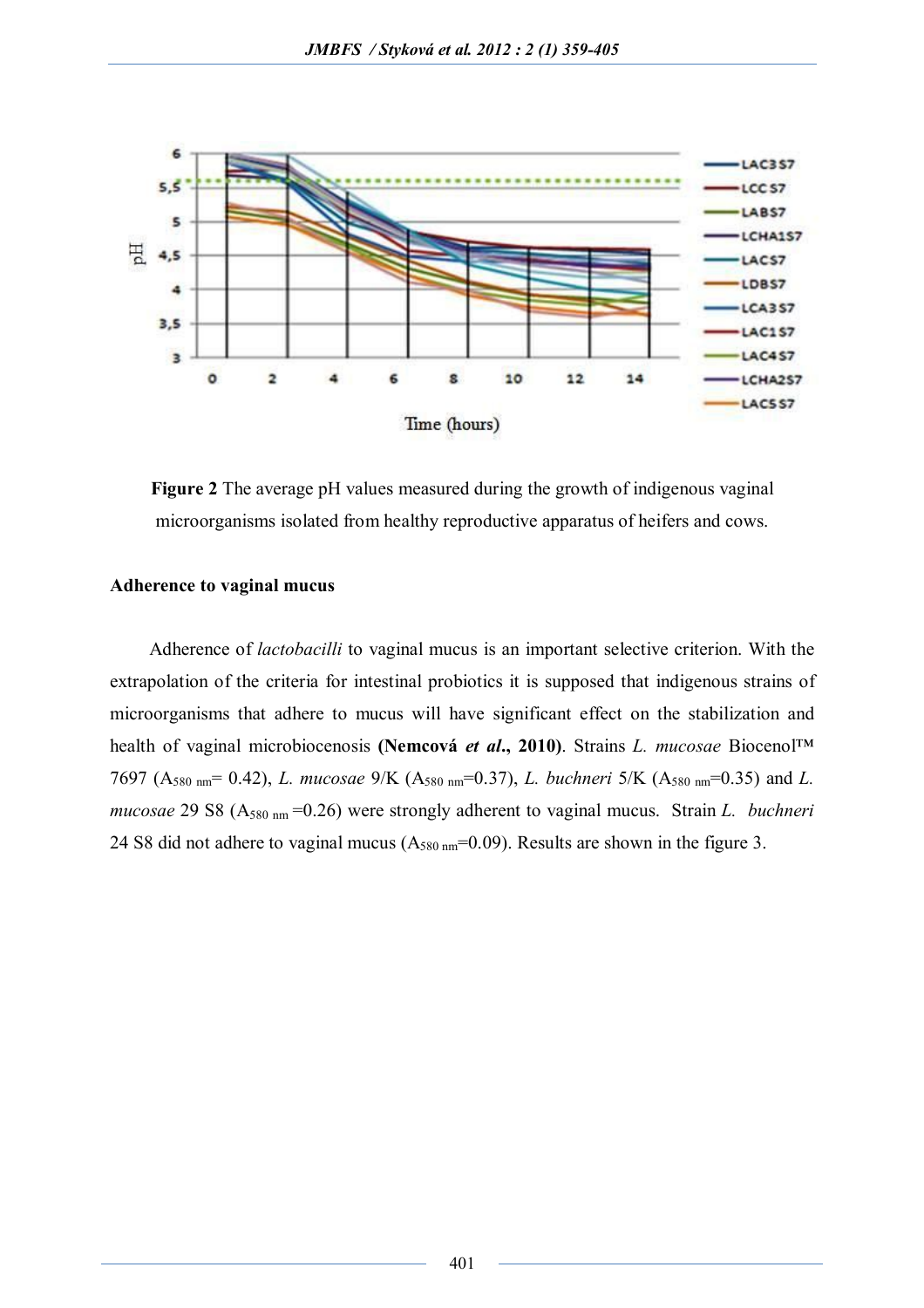

**Legend:** *L. buchneri* 24S8, *L. mucosae* 29S8, *L. buchneri* 5/K, *L. mucosae* 9/K*, L. mucosae* BiocenolTM 7697

**Figure 3** Comparison of adherence of *lactobacilli* strains isolated from the vagina of healthy heifers and cows to the mucus collected from cows´ vagina

# **Identification of selected bacteria**

Isolates of lactic acid bacteria 5/K and 24S8 were phenotypically identified in CCM MUNI (Brno, Czech Republic) as *L. buchneri* and this identification was confirmed by rep-PCR typization with primer GTG5. The remaining 3 isolates were further tested by sequencing of the gene pheS (phenylalanyl-tRNA synthase alpha subunit) in LMG Bacteria Collection, Ghent University, Belgium. Strains were identified as *L. mucosae.* Strain *L. mucosae* Biocenol was deposited in the CCM MUNI (Brno, Czech Republic) as CCM 7697 according to Budapest Convention.

During selection of the strains suitable for recolonization and harmonization of microflora of reproductive apparatus were used similar selection criteria that are used in the selection of intestinal probiotics **(Mudroňová** *et al***., 2010)**. Microorganisms with beneficial effects on health of vaginal biocenosis have to inhibit pathogens of reproductive apparatus, adhere to mucus of reproductive apparatus, produce inhibitory substances and survive in the reproductive apparatus **(Mastromarino** *et al***., 2002)**. Strains have to be considered as GRAS (Generally Regarded As Safe) and be sensitive to common antibiotics **(Havenaar** *et al***., 1992)**. Our findings are consistent with the findings of **Otero** *et al***. (1999)** in terms of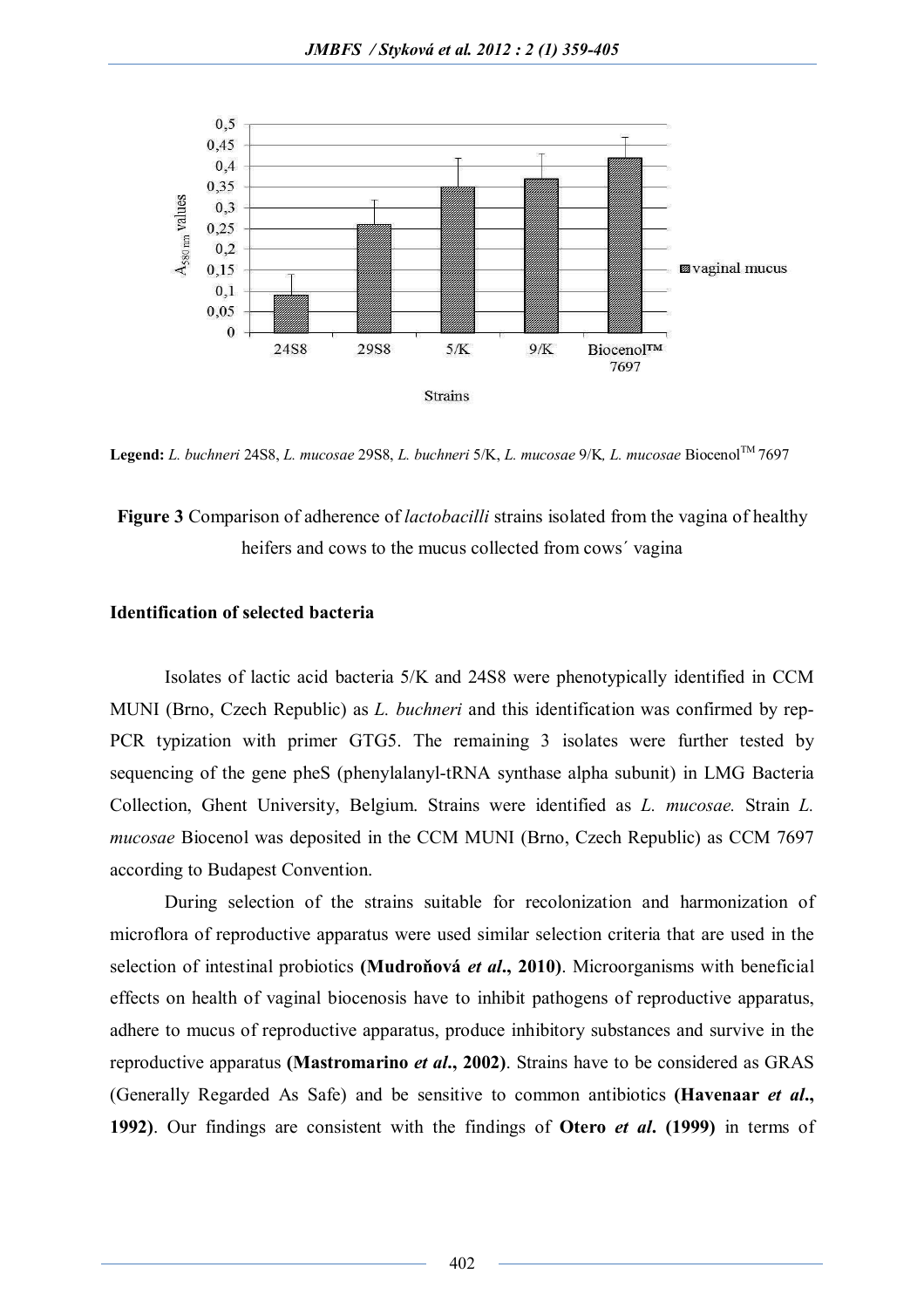occurrence of the strain *L. buchneri* in the vaginal microflora of healthy heifers and cows. The occurrence of *L. mucosae* in the mares´ vagina was described by **Fraga** *et al***. (2008)**.

#### **CONCLUSION**

For further testing were selected strains according to their colony morphologies, nonhemolytic, gram-positive, catalase-negative, that grew under anaerobic conditions, grew in MRS broth adjusted to pH 3.6, grew under 15<sup>o</sup>C or 45<sup>o</sup>C, aggregated in MRS broth, with fast growth and acid production. In the preliminary selection were from 244 strains selected 20. These strains were tested for antibiotic sensitivity  $-$  resistant strains were excluded (unpublished data), for inhibition of pathogenic strains  $-\pi$  -strains which did not inhibit any tested pathogenic microorganism were excluded (unpublished data), for production of  $H_2O_2$  – strains that did not produce  $H_2O_2$  were excluded (unpublished data), for adherence to vaginal mucus ̶ nonadherent strains were excluded. Negative selection was used and strains that did not meet the tested criterion were excluded. According to these criteria six strains of different taxa were selected. Further evaluation of the selected strain properties will be performed to consider their inclusion in a probiotic for prevention and treatment of infectious metritis.

**Acknowledgments:** This work was supported by the Ministry of Education of the Slovak Republic VEGA (project no. 1/0498/12).

#### **REFERENCES**

AROUTCHEVA, A. – GARITI, D. – SIMON, M. – SHOTT, S. – FARO, J. – SIMOES, J. A. 2001. Defense factors of vaginal *lactobacilli*. In *American Journal of Obstetrics and Gynecology*, vol. 185, 2001, p. 375-379.

DEL RE, B. – SGORBATI, B. – MIGLIOLI, M. – PALENZONA, D. 2003. Adhesion, autoaggregation and hydrophobicity of 13 strains of *Bifidobacterium longum*. In *Journal of Applied Microbiology*, vol. 94, 2003, p. 981-987.

FONS, M. – HEGE, T. – LADIRE, M. – RAIBAUD, P. – DUCLUZEAU, R. – MAGUIN, E. 1997. Isolation and characterization of a plasmid from *Lactobacillus fermentum* conferring erythromycin resistance. In *Plasmid*, vol. 37, 1997, p. 199–203.

FRAGA, M. – PERELMUTER, K. – DELUCCHI, L. – CIDADE, E. – ZUNINO, P. 2008. Vaginal lactic acid bacteria in the mare: evaluation of the probiotic potential of native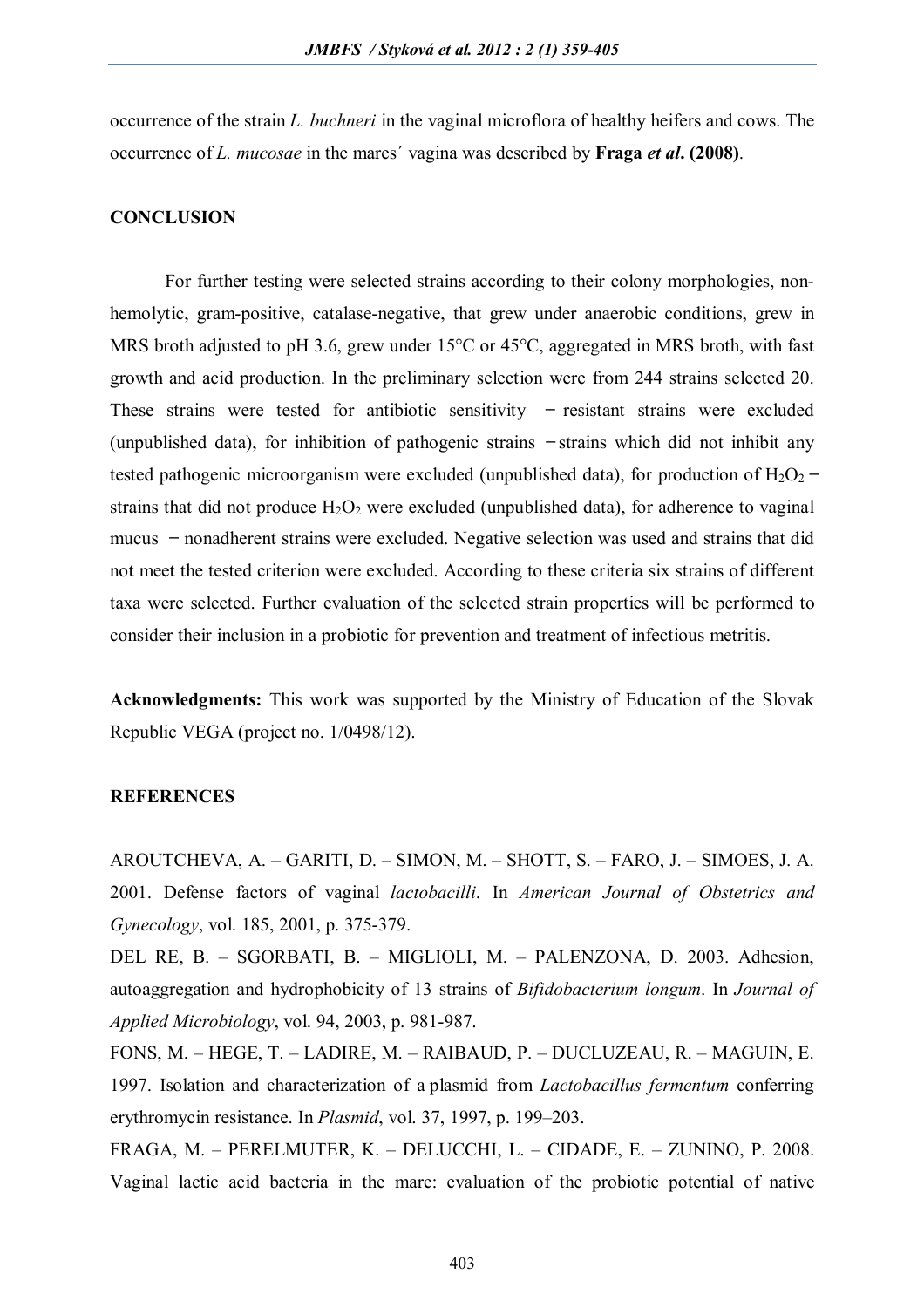*Lactobacillus* spp. and *Enterococcus* spp. strains. In *Antonie Van Leeuwenhoek*, vol. 93, 2008, p. 71-78.

HAVENAAR, R. – BRINK, B. T. – HUIS INT VELD, J. H. J. 1992. Selection of strains for probiotics use. In: Fuller, R. (Ed.), Probiotics. The Scientific Basis, Chapman and Hall, London, pp. 209-223.

HOLMES, K. K. – CHEN, K. C. S. – LIPINSKY, C. M. – ESCHENBACH, D. A. 1985. Vaginal redox potential in bacterial vaginosis (non-specific vaginitis). In *Journal of Infectious Diseases*, vol. 152, 1985, p. 379-382.

JANKOVIC, I. – VENTURA, M. – MEYLAN, V. – ROUVET, M. – ELLI, M. – ZINK, R. 2003. Contribution of aggregation-promoting factor to maintenance of cell shape in *Lactobacillus gasseri* 4B2. In *Journal of Bacteriology*, vol. 185, 2003, p. 3288-3296.

KUMMER, V. – LANY, P. – MASKOVA, J. – ZRALY, Z. – CANDERLE, J. 1997. Stimulation of cell defense mechanisms of bovine endometrium by temporal colonization with selected strains of *lactobacilli*. In *Veterinární medicína*, vol. 42, 1997, p. 217-224.

LEPARGNEUR, J. P. – ROUSSEAU, V. 2002. Protective role of the Döderlein flora. In *Journal de gynécologie, obstétrique et biologie de la reproduction*, vol. 31, 2002, p. 485-494.

LIN, W. H. – HWANG, C. F. – CHEN, L. W. – TSEN, H. Y. 2006. Viable counts, characteristic evaluation for commercial lactic acid bacteria products. In *Food Microbiology*, vol. 23, 2006, p. 74-81.

MALDONADO GALDEANO, C. – DE MORENO DE LEBLANC, A. – VINDEROLA, G. – BIBAS BONET, M. E. – PERDIGÓN, G. 2007. Proposed model: mechanisms of immunomodulation induced by probiotic bacteria. In *Clinical and Vaccine Immunology,* vol. 14, 2007, no. 5, p. 485-492.

MASTROMARINO, P. – BRIGIDI, P. – MACCHIA, S. – MAGGI, S. – PIROVANO, F. – TRINCHIERI, V. – CONTE, U. – MATTEUZZI, D. 2002. Characterization and selection of vaginal *Lactobacillus* strains for the preparation of vaginal tablets. In *Journal of Applied Microbiology*, vol. 93, 2002, p. 884-893.

MÄYRA-MÄKINEN, A. – BIGRET, M. 1998. Industrial use and production of lactic acid bacteria. In S. Salminen, A. von Wright (Eds.), Lactic Acid Bacteria, Microbiology and Functional Aspects, second ed., Marcel Dekker, New York, 1998, pp. 211–253.

MUDROŇOVÁ, D. – REVAJOVÁ, V. – NEMCOVÁ, R. – PISTL, J. – GANCARČÍKOVÁ, S. – KOŠČOVÁ, J. – BULECA, V. – SCIRANKOVÁ, Ľ. 2010. Immune response of pigs after application of probiotics and flaxseed. In *International Scientific Conference on Probiotics and Prebiotics* (Conference proceeding), Košice, Slovakia, 2010, p. 91.